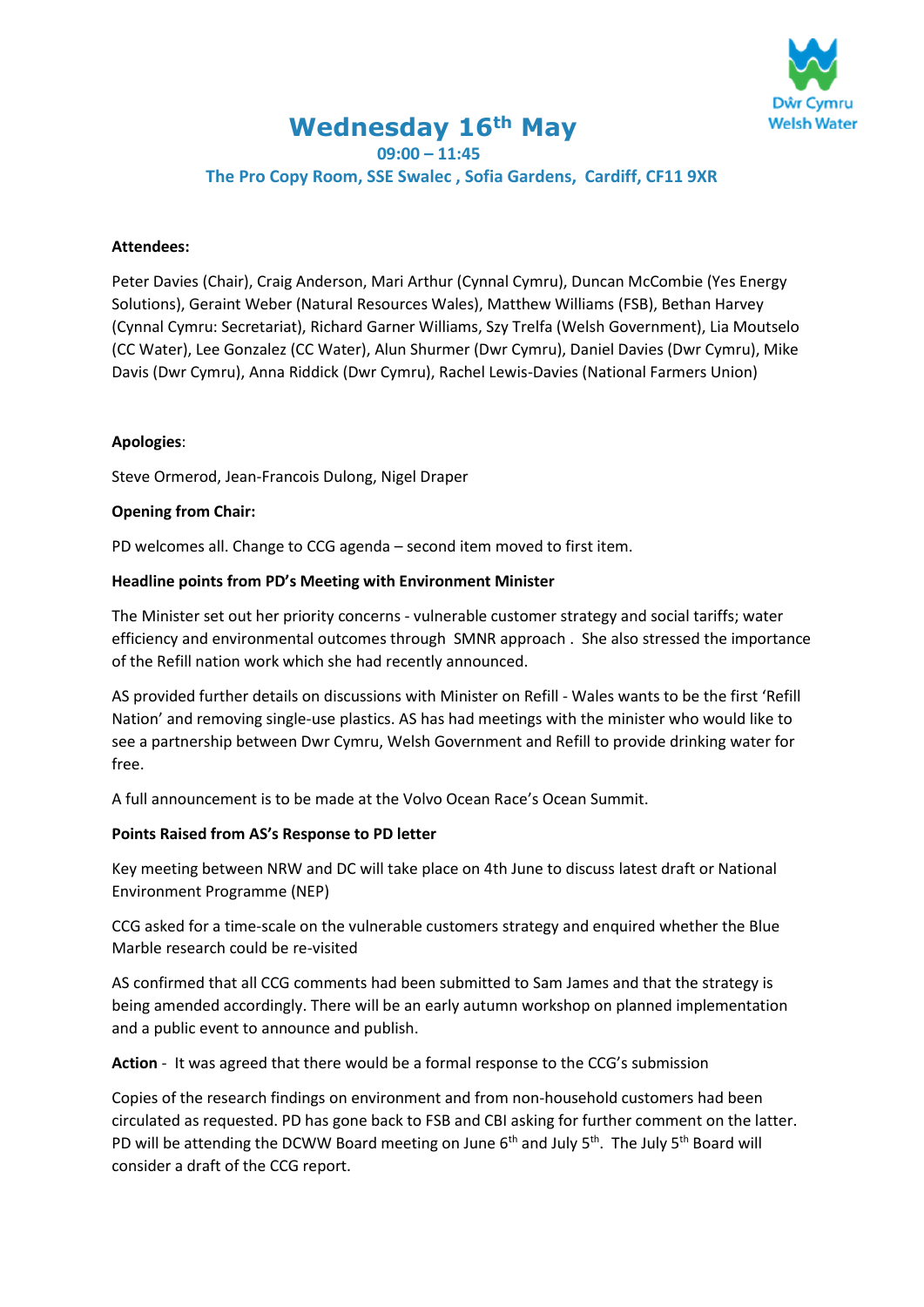

Action - PD- will write to the chair to summarise progress for June 5<sup>th</sup>. CCG conference call on June 4<sup>th</sup> to consider nature of draft report and to highlight any points for June Board

# **Options Testing Results**

As noted in the previous CCG meeting and communicated in the follow up letter the CCG was clear that the options research had not provided a clear mandate for the company to proceed

However it was accepted that this research provided customers with an either / or choice on two packages. The company indicated that they had done further work on the financial modelling and this has provided with some further flexibility which could allow some elements of the enhanced package to be funded while keeping the bill reduction at the same level.

This compromise package would include elements where customers had indicated higher priority.

- **- Customer service** keeping up with other sectors i.e. appointment tracking
- **- Lead pipe extra expenditure**: clear part of Welsh Water 2050 and Welsh government strategy. Lot of stakeholder support.
- **- Water network resilience**: Investment that would help build resilience in more populated areas, a requirement highlighted as a response to Storm Emma

If these options were not included there could be a further Bill reduction in the region of £5 per year

The CCG stressed that the options research on its own did not provide strong evidence as the percentage differences were small so it would be important to ensure that the 3 areas could be linked back to the main customer research programme.

**Action** – DCWW to provide wider evidence base to underpin areas for additional investment

The CCG agreed that, subject to this evidence base, that the additional investment areas should be included in the final plan for acceptability testing, while maintaining the bill level reduction already committed to – as opposed to a further reduction of £4/5 per annum in Bill.

The customer research had highlighted the importance of affordability but there was no strong message that bill reduction was the overriding priority over other aspects of service improvement.

The CCG raised a concern over whether the efficiency drive to deliver the bill reduction would lead to a squeeze on ambition especially in relation to improvements in environmental outcomes which were of high priority for customers. The company indicated that investment plans did not indicate that this would be the case and business efficiencies would deliver savings for customers without impacting on investment levels which would be higher than in the current AMP.

The CCG also raised the question as to whether future bills would be impacted adversely through a tightening in the next AMP and if not enough progress was being made against Welsh Water 2050 objectives

MD stressed that the company has reduced costs every 5 years since 1989. Efficiency is a fundamental part of business planning and this plan features the biggest investment programme ever.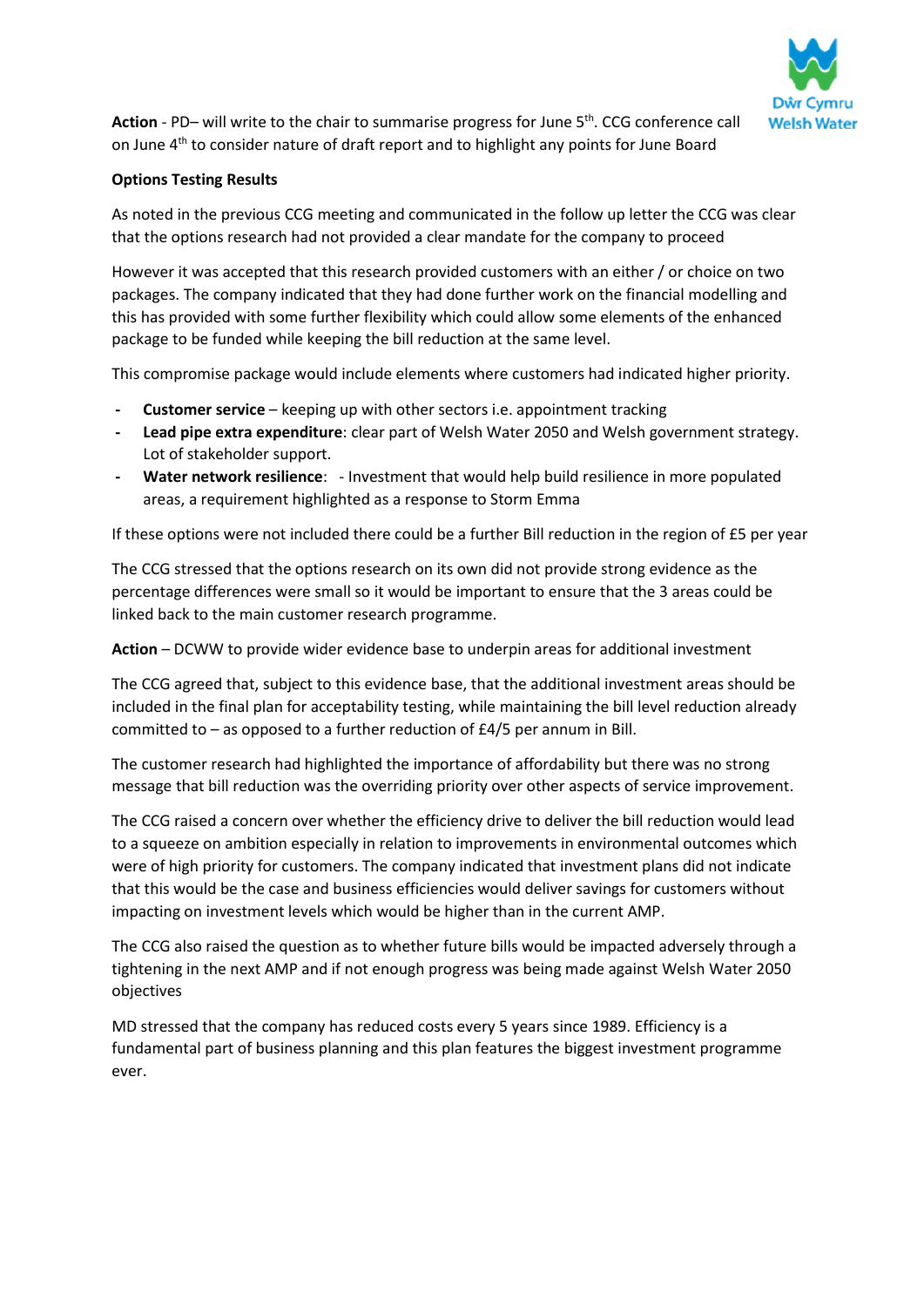

## **Summary of Customer Engagement Results**

## [See slides](https://trello.com/c/LwSkeEgY/41-may-16th-2018-am-ccg-odis-targets-acceptability-sign-off-pm-water-forum)

AS presented slides which aimed to bring together 1500 pages of research and address the issue previously raised by the CCG of the need for a clearer overall narrative.

**Action** – presentation to be circulated to the CCG following the meeting

The CCG welcomes the clearer narrative provided by the presentation and suggested that the presentation should also give:

- **-** greater clarity on the step change in customer engagement from PR14
- **-** a sense of how DCWW will lock customer engagement into the future planning and operational functions

#### **Measures of Success**

The challenge from the most recent Board Meeting was on the 45 MOSs and whether each and every one were necessary. This had been previously raised as an issue by the CCG and the Board had asked for a further view on this point.

The CCG initial analysis was that 45 seemed to many measures. There were also questions as to whether the internal business indicators should be included.

However on further review the CCG accepted that the internal MOS's were important for business management and culture change, while all the other measures could be justified. The CCG did not feel that the measures put forward for possible omission e.g. customer debt levels should be dropped

**Action:** PD to confirm with the Board that the number of measures were acceptable to the CCG

#### **MOS Targets Challenge**

PD asked whether they were ambitious enough and whether they reflect changes that customers want to see.

The CCG raised that in some cases the targets do not give a good measure of the impact that the company is trying to achieve and the numbers are too blunt a tool when dealing with MOS in areas such as community, e-care and education.

The CCG needs to be focused on the evidence of impact in its future work in monitoring progress against customer priorities.

The CCG commentary on the Measures of Success would represent an important part of the CCG report and in the summary to be presented to the July Board. Discussion in the meeting highlighted following areas:

#### **- Water Efficiency**

This was a key issue in PD's meeting with the Minister and question as to whether the company was being ambitious enough with a target for consumption above the industry benchmark. DCWW agree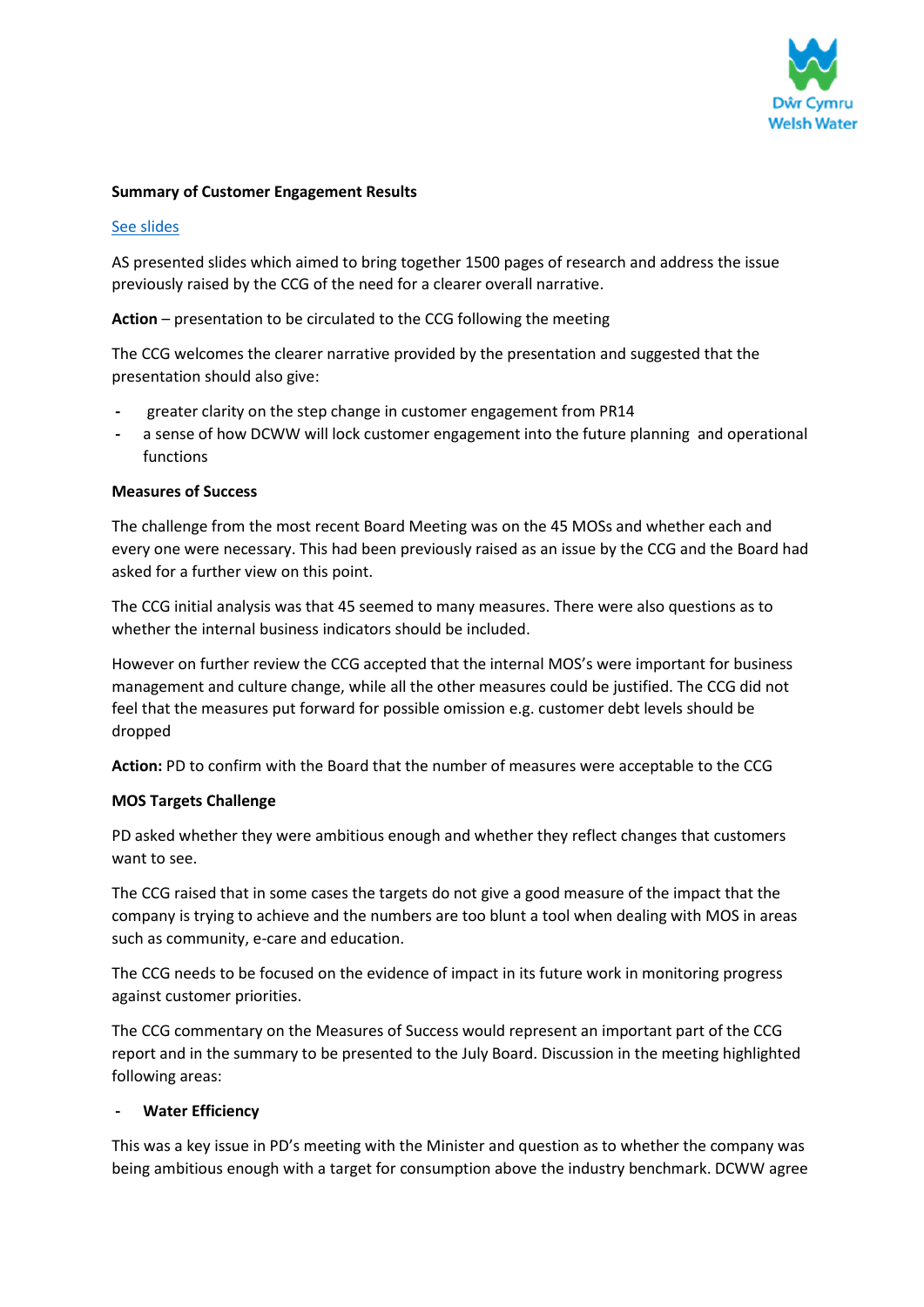

that water consumption should be a focus but there is an issue over uniformity of measurement across the industry. There are difficulties in distinguishing between leakage and consumption.

The role of metering was discussed with regards to its usefulness in making the water visible and measurable however the savings aren't worth behaviour changes from a financial basis to the customer so further work would be needed on behaviour change.

The Tap and Toilet campaign will have a key role in improving water efficiency. The Tap and Toilet campaign includes going to customer's homes so this could be an opportunity for customer engagement on reducing water use. This campaign will be piloted in the Rhondda Fach.

CC water suggested demand management options overall but a need to work more closely with customers on issues of water efficiency. DCWW made reference to their education programme that has been ongoing for many years but CCG challenged on evidence base for impact of water efficiency

**Action**: PD and CC water to look at company's track record on water efficiency

## **Kilometres of River Restored / Environmental Measures**

The CCG questioned whether Kms of rivers restored represented the best measure and asked for greater clarification on methodology for calculation

Customers put a significant priority on environmental improvement so important that there is clarity including how the NEP is reported beyond the specific measures of success. This also applies to the impact of the catchment management approach and the benefits from the Brecon Beacons mega catchment.

The measures include the company response to climate change e.g. Rainscape and renewable energy but there is no overall figure for CO2 reduction over the period especially given the company's commitments in WW2050

It will also be important to demonstrate how the plan:

- **-** meets the challenges set to the Blueprint for Water developed by environment NGOs as previously presented to the CCG.
- **-** Focuses on customer engagement to change behaviour

The CCG will be briefed following the outcome of the meeting with NRW on the NEP on June  $4<sup>th</sup>$ 

# **Acceptability Testing Draft Survey and Materials for Comment**

The draft acceptability testing survey had been previously circulated but subsequently it has been further reviewed by the company and the research agency and an updated version will be circulated following the meeting for comment.

The CCG highlighted –

- **-** The importance of being clear on the impact of inflation on all slides testing the bill profiles
- **-** The need to be clear as to what the improvements are being proposed beyond current service